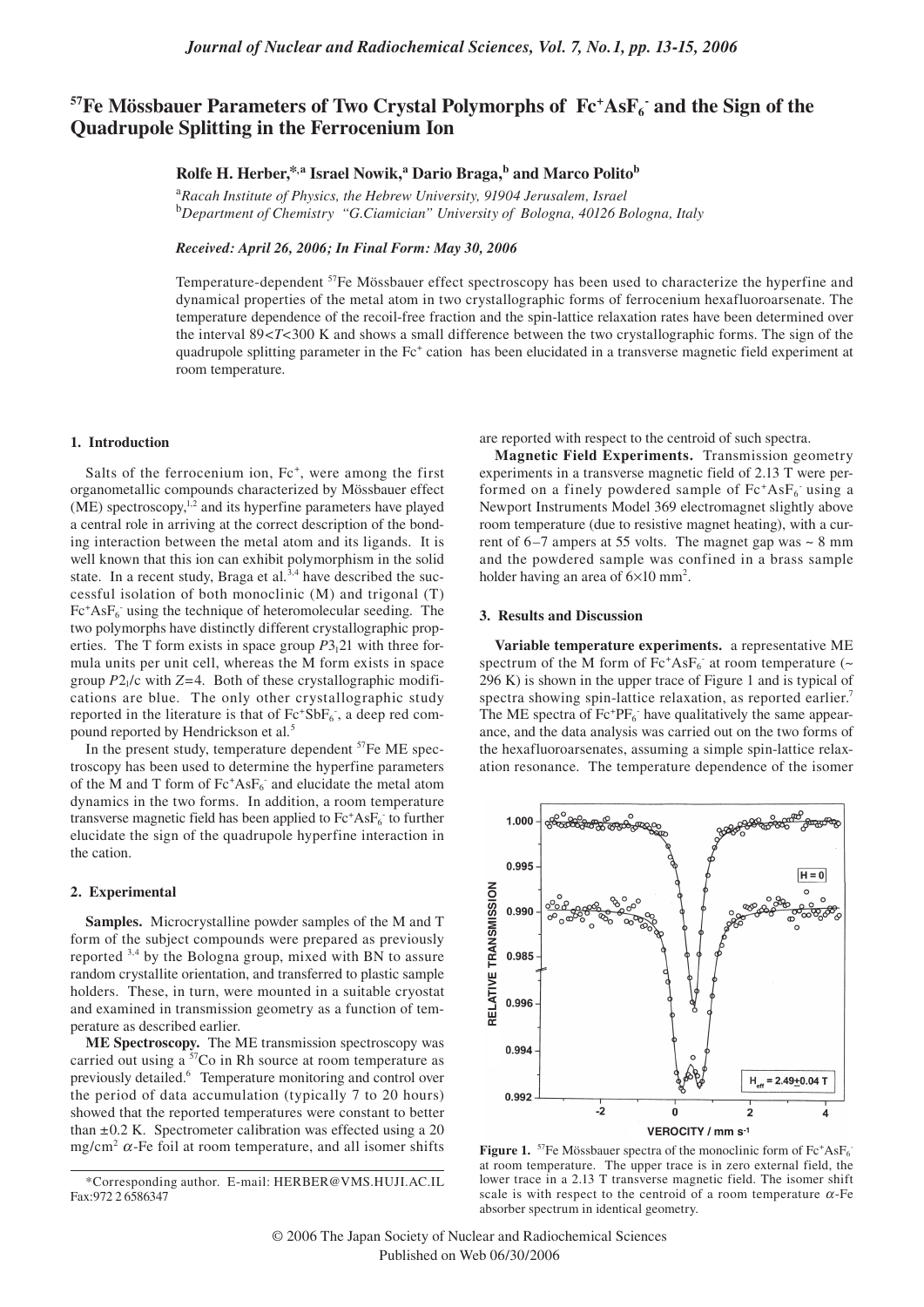shifts (IS) for the two Fc<sup>+</sup>AsF<sub>6</sub> forms is summarized graphically in Figure 2 and shows that this parameter is the same for both forms within experimental error. The temperature dependencies of the recoil-free fraction, which scales directly with the temperature dependency of the area under the resonance curve for an optically "thin" absorber, are shown in Figure 3. Both data sets show curvature over the accessible temperature range, but the data suggest a slightly "softer" lattice (as deduced from -d ln *A*/d*T* of the iron atom) for the T form as compared to the M form. However, not wishing to over-interpret the ME data, it is worth noting that the Fe–ring carbon bond distances at 293 K are identical (within experimental error) for the M form  $(2.080 \pm 0.018 \text{ Å})$  and the T form  $(2.079 \pm 0.008 \text{ Å})$  as extracted from the X-ray crystallographic data.

The collapse of the well-resolved quadrupole splitting in the parent ferrocene [QS at room temperature =  $2.41(2)$  mm s<sup>-1</sup>] when the neutral compound is subjected to a one-electron oxidation has been reported extensively in the literature. $8.9$  The QS hyperfine interaction in the Fc<sup>+</sup>AsF<sub>6</sub> cation is clearly negative [QS = -0.133(12) mm s<sup>-1</sup>], as deduced from the  $\chi^2$  values obtained in the fitting procedure. The broad resonance line envelope observed for the Fc<sup>+</sup> cation is due to spin lattice relaxation, and a relative relaxation rate for the M and T forms of the hexafluoroarsenate salt can be calculated using spin 1/2 relaxation theory<sup>10</sup> to fit the spectra. Such relaxation rates are only relative since the magnitude of the magnetic hyperfine field due to the unpaired electron is not known. The data, summarized in Figure 4 suggest both a temperature-dependent spin-lattice relaxation rate, as observed earlier, as well as a slightly faster rate for the T form than for the M form, although the error limits, especially at the higher temperature, make this conclusion somewhat tenuous.

ME spectra of Fc<sup>+</sup>BF<sub>4</sub> (no crystallographic form specified) were reported in an early study by Zahn et al.<sup>1</sup> who reported an IS of  $0.25\pm0.04$  and a QS of  $0.37\pm0.04$  mm s<sup>-1</sup> at room temperature. Despite the employment of a  $57Co$  in stainless steel (Sandvik 2R2) source, these authors were able to resolve the broad resonance line envelope into two components, with the line at lower velocity having the greater intensity. In the present study, the zero-field ME spectrum of Fc<sup>+</sup>BF<sub>4</sub> was analyzed using a relaxation algorithm, employing the Nowik-Wickman Mössbauer spectra relaxation formalism 11 and resulted in a value of IS= $0.400 \pm 0.006$  and a QS of  $-0.133 \pm 0.012$  mm s<sup>-1</sup> at room temperature, in only modest agreement with the earlier results. The sign of the QS is consistent with those reported earlier in related ferrocenium cations.<sup>12</sup>

The lower trace of Figure 1 shows the ME absorption spectrum of the M form of  $Fc^+AsF_6$  in a transverse magnetic field using the data analysis algorithm which has recently been developed in this laboratory.<sup>13</sup> The QS is negative in the cation, as has been observed for similar ferrocenoid complexes,<sup>13</sup> and the effective magnetic field is larger than the nominal applied field (determined from similar studies with diamagnetic complexes) by  $H_{\text{eff}}-H_{\text{ext}} = 3.6$  kOe. The induced hyperfine field is produced by the electron vacancy in the 3d electron shell as has been reported in other nominally Fe(III) complexes.<sup>14</sup> This induced hyperfine field is given by  $H_{\text{eff}} - H_{\text{ext}} = (\mu_B H_{\text{ext}} / k_B T) H_{\text{hf}}$ , which yields  $H<sub>hf</sub> = +720$  kOe. Such a positive large field is generally interpreted<sup>15</sup> in terms of orbital contributions to the hyperfine field acting on the nucleus.

#### **4. Summary and Conclusions**

Two crystallographically distinct forms of ferrocenium hexafluoroarsenate have been studied by temperature-dependent 57Fe ME spectroscopy to elucidate the influence of the crystal form on the hyperfine and dynamical parameters of the iron atom. Within experimental error, the IS parameter is the same for both forms over the temperature interval 87<*T*<295



**Figure 2.** The temperature dependence of the isomer shift for the T form (filled data points) and the M form (open data points) of  $Fc^+AsF_6$ .



**Figure 3.** The temperature dependence of the recoil-free fraction (normalized to the 90 K data points) for the T form (filled data points) and M form (open data points) of Fc+AsF<sub>6</sub>.



**Figure 4.** Temperature dependence of the spin-lattice relaxation rates for the two polymorphic forms of Fc<sup>+</sup>AsF<sub>6</sub>. The data are normalized to the 90 K data points as discussed in the text.

K, but the temperature dependence of the recoil-free fraction and the spin-lattice relaxation rate appear to differ between the two forms. The sign of the quadrupole splitting in the monoclinic form is negative, in contrast to its positive sign in the neutral (diamagnetic) precursor.